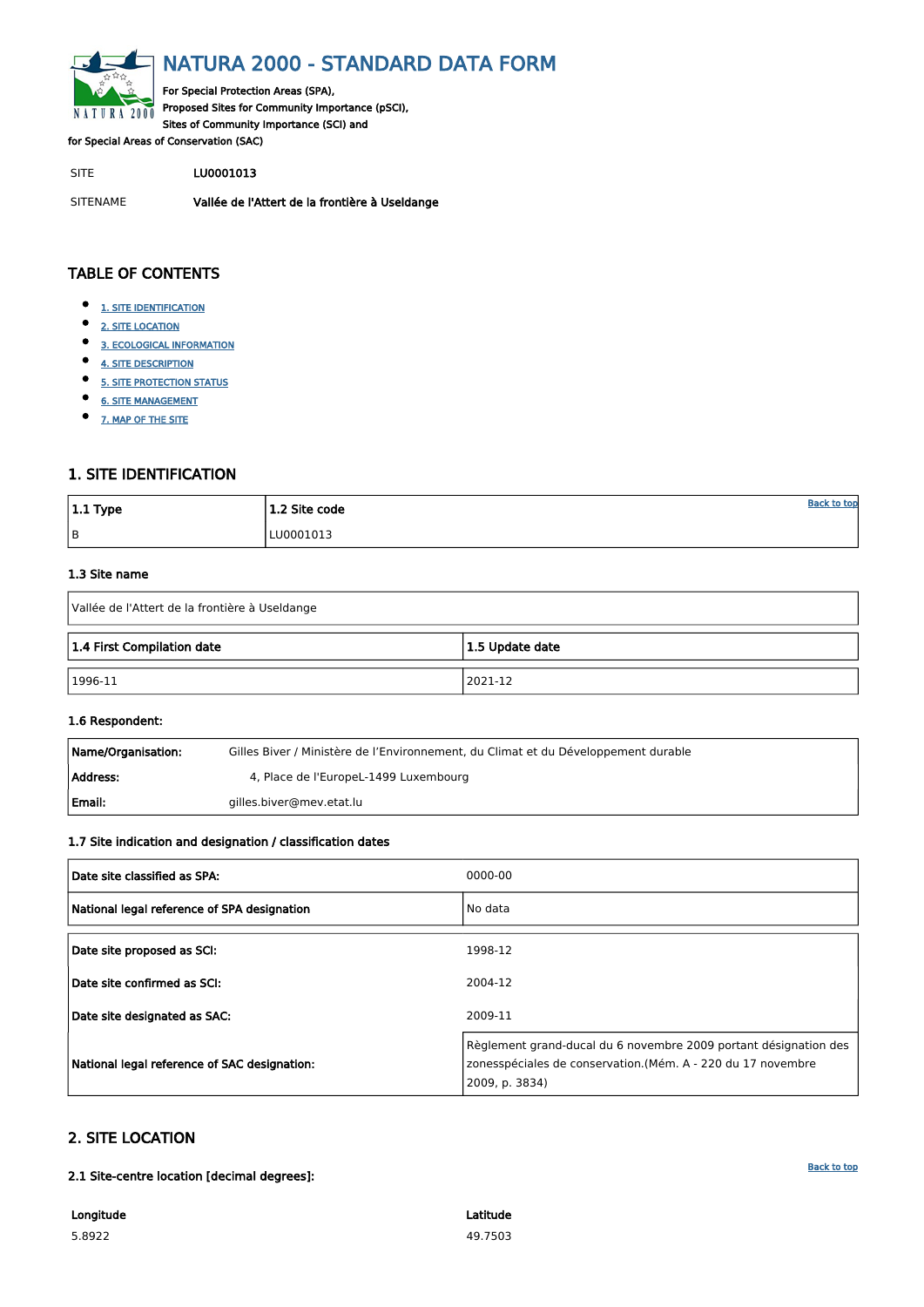818.51 0.0

## 2.4 Sitelength [km]:

0.0

#### 2.5 Administrative region code and name

| NUTS level 2 code | <b>Region Name</b>       |
|-------------------|--------------------------|
| LU00              | Luxembourg (Grand-Duché) |

#### 2.6 Biogeographical Region(s)

Continental (100.0 %)

# <span id="page-1-0"></span>3. ECOLOGICAL INFORMATION

## 3.1 Habitat types present on the site and assessment for them

**PF:** for the habitat types that can have a non-priority as well as a priority form (6210, 7130, 9430) enter "X" in the column PF to indicate the priority form.

| <b>Annex I Habitat types</b> |           |           |            |                  |                 | Site assessment |                                     |              |              |  |  |
|------------------------------|-----------|-----------|------------|------------------|-----------------|-----------------|-------------------------------------|--------------|--------------|--|--|
| Code                         | <b>PF</b> | <b>NP</b> | Cover [ha] | Cave<br>[number] | Data<br>quality | <b>A B C D</b>  | A B C                               |              |              |  |  |
|                              |           |           |            |                  |                 |                 | Representativity   Relative Surface | Conservation | Global       |  |  |
| 6410 <sub>0</sub>            |           |           |            |                  | P               | $\sf B$         | $\mathsf C$                         | B            | B            |  |  |
| 6510 <sub>8</sub>            |           |           | 4.89       |                  | G               | $\sf B$         | $\mathsf C$                         | B            | B            |  |  |
| 7140 <sub>0</sub>            |           |           |            |                  | P               | Α               | $\mathsf{C}$                        | B            | $\mathsf{A}$ |  |  |
| 9110 <sub>B</sub>            |           |           | 159.15     |                  | G               | B               | $\mathsf{C}$                        | B            | B            |  |  |
| 9130 <sub>0</sub>            |           |           | 154.61     |                  | G               | $\sf B$         | $\mathsf C$                         | B            | B            |  |  |
| 9150B                        |           |           | 0.25       |                  | G               | $\overline{C}$  | $\mathsf{C}$                        | $\mathsf{C}$ | $\mathsf{C}$ |  |  |
| 9160 <sub>0</sub>            |           |           | 22.64      |                  | G               | D               |                                     |              |              |  |  |
| 9180 <sub>0</sub>            |           |           | 8.02       |                  | G               | $\sf B$         | B                                   | B            | B            |  |  |
| 91E0B                        |           |           | 7.17       |                  | G               | Α               | $\mathsf C$                         | $\mathsf C$  | B            |  |  |

- NP: in case that a habitat type no longer exists in the site enter: x (optional)  $\bullet$
- Cover: decimal values can be entered  $\bullet$
- Caves: for habitat types 8310, 8330 (caves) enter the number of caves if estimated surface is not available.  $\bullet$
- Data quality:  $G = 'Good'$  (e.g. based on surveys);  $M = 'Modern'$  (e.g. based on partial data with some extrapolation);  $P = 'Poor'$  (e.g. rough estimation)

# 3.2 Species referred to in Article 4 of Directive 2009/147/EC and listed in Annex II of Directive 92/43/EEC and site evaluation for them

| <b>Species</b> |      |                                |              | Population in the site |              |              |                |   |   | Site assessment |              |             |              |              |                |       |  |  |
|----------------|------|--------------------------------|--------------|------------------------|--------------|--------------|----------------|---|---|-----------------|--------------|-------------|--------------|--------------|----------------|-------|--|--|
| G              | Code | <b>Scientific Name</b>         | $\mathsf{S}$ | <b>NP</b>              | T            | <b>Size</b>  |                |   |   |                 |              | Unit        | Cat.         | D.<br>qual.  | <b>A B C D</b> | A B C |  |  |
|                |      |                                |              |                        |              | <b>Min</b>   | Max            |   |   |                 | Pop.         | Con.        | Iso.         | Glo.         |                |       |  |  |
| B              | A085 | <b>Accipiter gentilis</b>      |              |                        | p            | $\mathbf 1$  | $\overline{2}$ | p |   | M               | $\sf B$      | $\mathsf B$ | $\mathsf C$  | $\sf B$      |                |       |  |  |
| B              | A297 | <b>Acrocephalus scirpaceus</b> |              |                        |              | $\mathbf{1}$ | 3              | p |   | M               | $\mathsf B$  | $\mathsf C$ | $\mathsf{C}$ | $\mathsf{C}$ |                |       |  |  |
| B              | A229 | <b>Alcedo atthis</b>           |              |                        | p            |              |                |   | P | M               | $\mathsf{C}$ | B           | $\mathsf{C}$ | A            |                |       |  |  |
| B              | A055 | Anas querquedula               |              |                        | $\mathsf{C}$ |              |                |   | V | M               | D            |             |              |              |                |       |  |  |
|                |      |                                |              |                        |              |              |                |   |   |                 |              |             |              |              |                |       |  |  |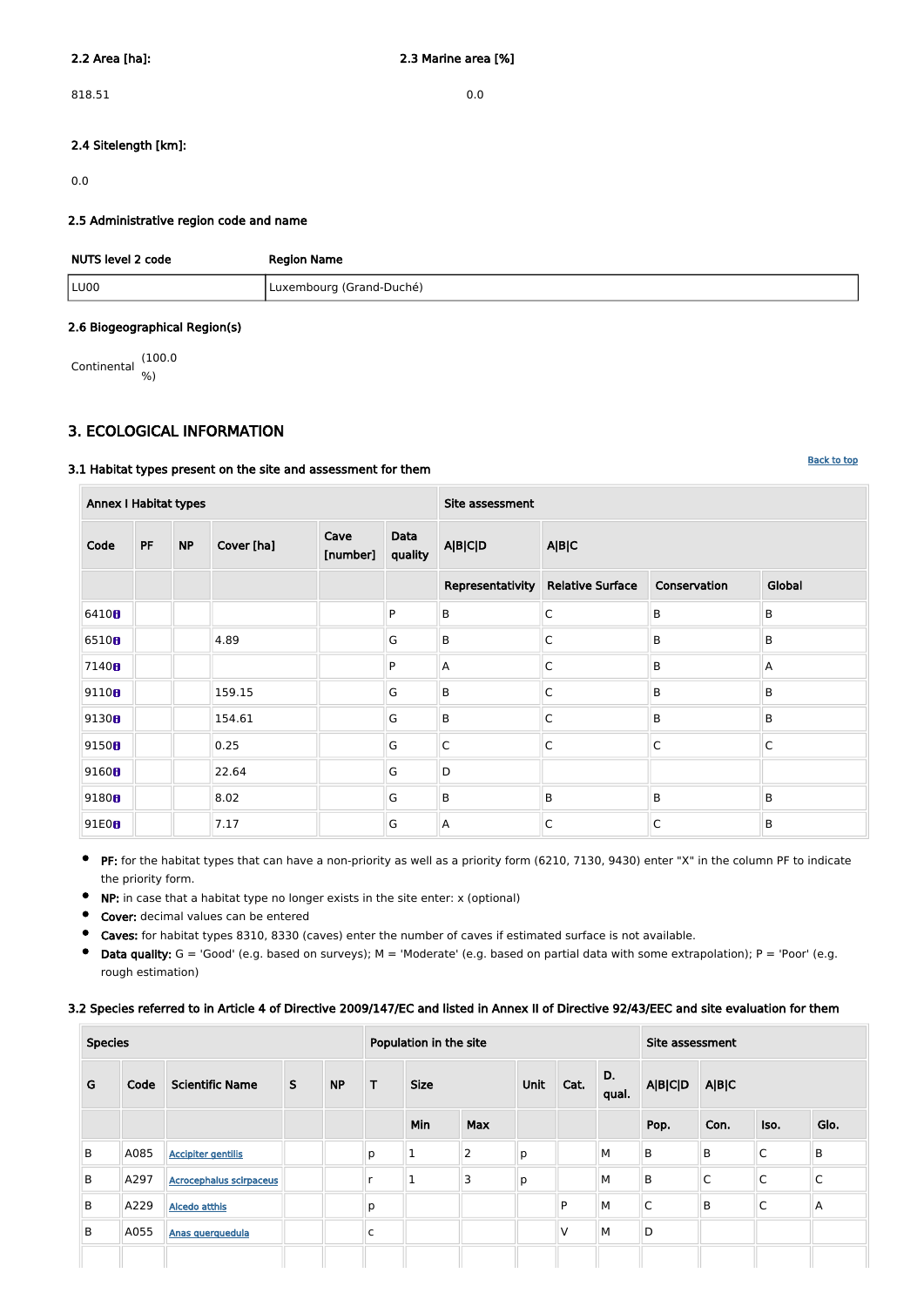| $\sf B$ | A028 | Ardea cinerea                 |  | $\mathsf{p}$ |              |                |   | P            | M            | A                       | B              | $\mathsf{C}$ | B            |
|---------|------|-------------------------------|--|--------------|--------------|----------------|---|--------------|--------------|-------------------------|----------------|--------------|--------------|
| B       | A218 | Athene noctua                 |  | p            |              |                |   | V            | M            | B                       | C              | C            | $\mathsf{C}$ |
| М       | 1337 | <b>Castor fiber</b>           |  | $\mathsf{r}$ | 5            | 10             |   | P            | G            | $\overline{A}$          | B              | B            | B            |
| B       | A031 | Ciconia ciconia               |  | $\mathsf C$  |              |                |   | R.           | M            | D                       |                |              |              |
| B       | A030 | Ciconia nigra                 |  | $\mathsf{C}$ |              |                |   | $\mathsf{C}$ | G            | $\mathsf{A}$            | B              | C            | Α            |
| B       | A264 | <b>Cinclus cinclus</b>        |  | p            |              |                |   | $\mathsf{C}$ | M            | $\overline{\mathsf{C}}$ | B              | C            | B            |
| B       | A081 | <b>Circus aeruginosus</b>     |  | $\mathsf C$  |              |                |   | $\mathsf{R}$ | М            | D                       |                |              |              |
| B       | A082 | <b>Circus cyaneus</b>         |  | ${\bf W}$    | $\mathbf{1}$ | $\overline{7}$ |   |              | M            | B                       | B              | C            | Α            |
|         | 1044 | <b>Coenagrion mercuriale</b>  |  | p            |              |                |   | $\mathsf{R}$ | M            | $\overline{A}$          | B              | Α            | Α            |
| F       | 1163 | Cottus gobio                  |  | р            |              |                |   | $\mathsf{C}$ | M            | B                       | B              | C            | B            |
| B       | A238 | <b>Dendrocopos medius</b>     |  | р            |              |                |   | $\mathsf{C}$ | М            | $\overline{C}$          | B              | C            | B            |
| B       | A236 | <b>Dryocopus martius</b>      |  | p            | $\mathbf{1}$ | $\mathbf{1}$   | p |              | M            | B                       | B              | C            | B            |
| B       | A381 | <b>Emberiza schoeniclus</b>   |  | $\mathsf{r}$ |              |                |   | P            | M            | $\mathsf{C}$            | B              | C            | B            |
|         | 1065 | Euphydryas aurinia            |  | p            |              |                |   | V            | M            | $\mathsf{C}$            | C              | B            | $\mathsf{C}$ |
| B       | A099 | <b>Falco subbuteo</b>         |  | $\mathsf{r}$ | $\mathbf{1}$ | $\overline{2}$ | p |              | M            | $\mathsf{A}$            | B              | C            | A            |
| B       | A153 | Gallinago gallinago           |  | ${\bf W}$    |              |                |   | P            | P            | B                       | $\mathsf{C}$   | C            | A            |
| B       | A233 | <b>Jynx torquilla</b>         |  | $\mathsf{r}$ |              |                |   | V            | M            | D                       |                |              |              |
| F       | 1096 | Lampetra planeri              |  | p            |              |                |   | R            | M            | B                       | B              | C            | Α            |
| B.      | A338 | Lanius collurio               |  | r            |              |                |   | P            | $\mathsf{M}$ | $\mathsf C$             | B              | $\mathsf C$  | B            |
| B       | A340 | Lanius excubitor              |  | p            |              |                |   | P            | M            | $\sf B$                 | $\mathsf{C}$   | $\mathsf C$  | B            |
| B       | A246 | Lullula arborea               |  | $\mathsf C$  |              |                |   | $\mathsf{R}$ | P            | D                       |                |              |              |
| В       | A272 | Luscinia svecica              |  | $\mathsf{C}$ |              |                |   | R            | P            | D                       |                |              |              |
| B       | A152 | Lymnocryptes minimus          |  | ${\sf W}$    |              |                |   | P            | ${\sf P}$    | $\overline{C}$          | B              | $\mathsf C$  | B            |
| B       | A073 | <b>Milvus migrans</b>         |  | $\mathsf{r}$ | $\mathbf 1$  | 3              | p |              | G            | $\sf B$                 | B              | $\mathsf C$  | B            |
| B       | A074 | <b>Milvus milvus</b>          |  | $\mathsf{r}$ | $\mathbf{1}$ | 3              | p |              | G            | B                       | B              | $\mathsf C$  | B            |
| B       | A261 | Motacilla cinerea             |  | p            |              |                |   | P            | M            | $\overline{C}$          | B              | $\mathsf C$  | B            |
| B       | A260 | <b>Motacilla flava</b>        |  | $\mathsf{r}$ |              |                |   | R            | M            | $\sf B$                 | $\mathsf C$    | $\mathsf C$  | А            |
| М       | 1323 | <b>Myotis bechsteinii</b>     |  | $\mathsf{C}$ |              |                |   | P            | G            | $\sf B$                 | B              | $\mathsf C$  | А            |
| М       | 1321 | <b>Myotis emarginatus</b>     |  | $\mathsf{r}$ | 160          | 160            |   |              | G            | $\overline{A}$          | B              | $\mathsf C$  | A            |
| М       | 1324 | <b>Myotis myotis</b>          |  | $\mathsf{r}$ | 180          | 180            |   |              | G            | $\sf B$                 | B              | $\mathsf C$  | А            |
| B       | A072 | Pernis apivorus               |  | $\mathsf{r}$ | $\mathbf{1}$ | 5              | p |              | M            | $\sf B$                 | B              | $\mathsf C$  | B            |
| B       | A234 | <b>Picus canus</b>            |  | p            |              |                |   | P            | P            | D                       |                |              |              |
| B       | A235 | <b>Picus viridis</b>          |  | p            |              |                |   | $\mathsf C$  | M            | $\overline{C}$          | B              | $\mathsf C$  | B            |
| B       | A118 | Rallus aquaticus              |  | p            |              |                |   | ${\sf R}$    | M            | $\overline{A}$          | $\mathsf C$    | $\mathsf C$  | B            |
| B       | A249 | Riparia riparia               |  | $\mathsf{r}$ |              |                |   | P            | M            | B                       | B              | $\mathsf C$  | B            |
| B       | A275 | Saxicola rubetra              |  | $\mathsf{r}$ |              |                |   | V            | P            | B                       | $\mathsf C$    | $\mathsf C$  | B            |
| B       | A210 | Streptopelia turtur           |  | $\mathsf{r}$ |              |                |   | ${\sf R}$    | M            | $\overline{C}$          | B              | $\mathsf C$  | B            |
| B       | A004 | <b>Tachybaptus ruficollis</b> |  | $\mathsf{r}$ |              |                |   | P            | M            | B                       | B              | C            | B            |
| A       | 1166 | <b>Triturus cristatus</b>     |  | p            |              |                |   | $\mathsf{R}$ | G            | B                       | $\overline{A}$ | B            | $\mathsf{A}$ |

- $\bullet$ Group:  $A =$  Amphibians,  $B =$  Birds,  $F =$  Fish, I = Invertebrates, M = Mammals, P = Plants, R = Reptiles
- $\bullet$ S: in case that the data on species are sensitive and therefore have to be blocked for any public access enter: yes
- $\bullet$ NP: in case that a species is no longer present in the site enter: x (optional)
- $\bullet$ Type:  $p =$  permanent,  $r =$  reproducing,  $c =$  concentration,  $w =$  wintering (for plant and non-migratory species use permanent)
- Unit: i = individuals, p = pairs or other units according to the Standard list of population units and codes in accordance with Article 12 and 17 reporting (see [reference portal](http://bd.eionet.europa.eu/activities/Natura_2000/reference_portal))
- Abundance categories (Cat.):  $C =$  common,  $R =$  rare,  $V =$  very rare,  $P =$  present to fill if data are deficient (DD) or in addition to population size information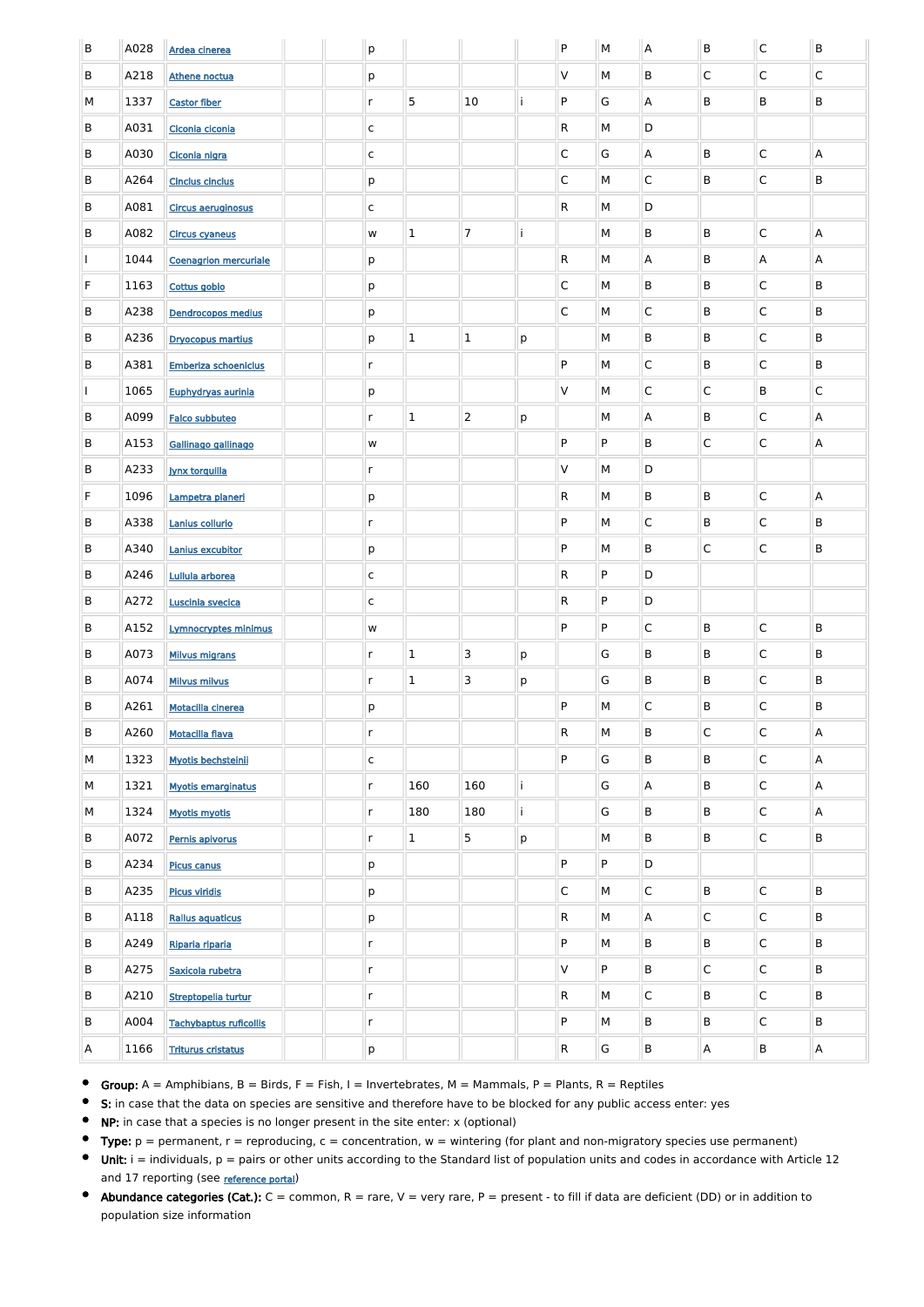Data quality:  $G = 'Good'$  (e.g. based on surveys); M = 'Moderate' (e.g. based on partial data with some extrapolation); P = 'Poor' (e.g. rough estimation); VP = 'Very poor' (use this category only, if not even a rough estimation of the population size can be made, in this case the fields for population size can remain empty, but the field "Abundance categories" has to be filled in)

### 3.3 Other important species of flora and fauna (optional)

| <b>Species</b> |             |                                      | Population in the site |           |             |            |  | Motivation     |      |              |                         |             |                  |   |  |  |
|----------------|-------------|--------------------------------------|------------------------|-----------|-------------|------------|--|----------------|------|--------------|-------------------------|-------------|------------------|---|--|--|
| Group          | <b>CODE</b> | <b>Scientific Name</b>               | S                      | <b>NP</b> | <b>Size</b> |            |  |                | Unit | Cat.         | <b>Species</b><br>Annex |             | Other categories |   |  |  |
|                |             |                                      |                        |           | Min         | <b>Max</b> |  | <b>C R V P</b> | IV   | $\mathsf{V}$ | $\mathsf{A}$            | $\mathbf B$ | $\mathsf{C}$     | D |  |  |
|                |             | Aeschna mixta                        |                        |           |             |            |  | P              |      |              | X                       |             |                  |   |  |  |
|                |             | <b>Chorthippus</b><br>albomarginatus |                        |           |             |            |  | P              |      |              | Χ                       |             |                  |   |  |  |
| M              |             | <b>Felis silvestris</b>              |                        |           |             |            |  | P              |      |              | X                       |             |                  |   |  |  |
| A              |             | Hyla arborea                         |                        |           |             |            |  | $\vee$         |      |              | X                       |             |                  |   |  |  |
|                |             | Orthonama vittata                    |                        |           |             |            |  | ${\sf P}$      |      |              | X                       |             |                  |   |  |  |
| P              |             | Scorzonera humilis                   |                        |           |             |            |  | P              |      |              | X                       |             |                  |   |  |  |

- $\bullet$ Group:  $A =$  Amphibians,  $B =$  Birds,  $F =$  Fish,  $Fu =$  Fungi,  $I =$  Invertebrates,  $L =$  Lichens,  $M =$  Mammals,  $P =$  Plants,  $R =$  Reptiles
- CODE: for Birds, Annex IV and V species the code as provided in the reference portal should be used in addition to the scientific name
- S: in case that the data on species are sensitive and therefore have to be blocked for any public access enter: yes
- NP: in case that a species is no longer present in the site enter: x (optional)
- Unit:  $i =$  individuals,  $p =$  pairs or other units according to the standard list of population units and codes in accordance with Article 12 and 17 reporting, (see [reference portal](http://bd.eionet.europa.eu/activities/Natura_2000/reference_portal))
- Cat.: Abundance categories:  $C =$  common,  $R =$  rare,  $V =$  very rare,  $P =$  present
- Motivation categories: IV, V: Annex Species (Habitats Directive), A: National Red List data; B: Endemics; C: International Conventions; D: other reasons

# <span id="page-3-0"></span>4. SITE DESCRIPTION

### 4.1 General site character

| Habitat class              | % Cover          |
|----------------------------|------------------|
| NO8                        | 3.6              |
| <b>N06</b>                 | 0.83             |
| N <sub>15</sub>            | 2.52             |
| N26                        | 5.84             |
| N21                        | 0.33             |
| N14                        | 27.6             |
| N19                        | 0.32             |
| N16                        | 46.2             |
| N20                        | 0.18             |
| N23                        | $1.7\,$          |
| N10                        | $1.7$            |
| $\sqrt{N17}$               | 9.18             |
| <b>Total Habitat Cover</b> | 99.9999999999999 |

#### Other Site Characteristics

1.1 SituationLe site comprend la vallée de l'Attert de la frontière belge jusqu'à Reichlange, les vallées de la Pall et du ruisseau de Colpach.1.2 Milieu physiqueLes fonds des vallées de l'Attert, de la Pall et du ruisseau de Colpach sont couverts par les fonds alluviaux. Dans les versants affleurent les couches du keuper à marnes bariolées et du Muschelkalk du groupe de l'anhydrite à faciès gréseux avec cailloutis et à faciès sableux avec conglomérats.Sur le relief affleurent surtout les marnes à pseudomorphoses de sel, dans les couches desquelles sont intercalés régulièrement du grès et des conglomérats à ciment dolomitique.Localement on trouve des dépôts néogènes du système tertiaire.Les sols limono- et argilo-caillouteux à charge de galets quartzitiques (45% de la zone) et les alluvions (31%) sont les plus fréquents dans la zone.1.3 Occupation du solEnviron 1/3 des sols sont exploités par l'agriculture, avec une nette prépondérance des herbages (91% des surfaces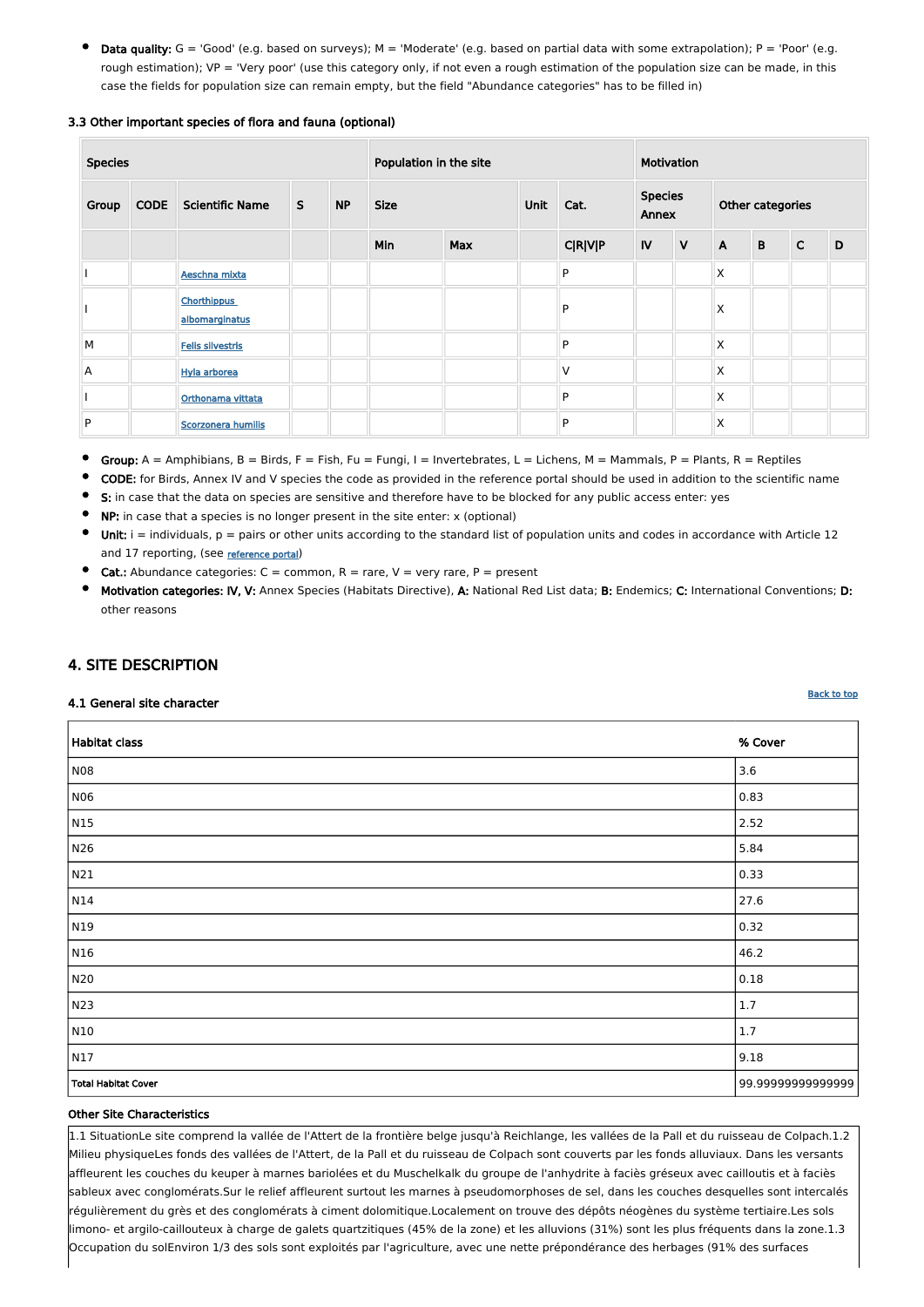| Positive Impacts |             |            |          |  |  |  |  |  |  |
|------------------|-------------|------------|----------|--|--|--|--|--|--|
|                  | Activities, | Pollution  | inside   |  |  |  |  |  |  |
| Rank             | management  | (optional) | /outside |  |  |  |  |  |  |
|                  | [code]      | [code]     | [i o b]  |  |  |  |  |  |  |
| lм               | A03.02      |            |          |  |  |  |  |  |  |
| lм               | A04.02      |            |          |  |  |  |  |  |  |
| IL               | F02.03      |            |          |  |  |  |  |  |  |
| lМ               | <b>B02</b>  |            |          |  |  |  |  |  |  |

Rank:  $H = high$ ,  $M = medium$ ,  $L = low$ 

Pollution:  $N =$  Nitrogen input, P = Phosphor/Phosphate input, A = Acid input/acidification,

 $T =$  toxic inorganic chemicals,  $O =$  toxic organic chemicals,  $X =$  Mixed pollutions

 $i =$  inside,  $o =$  outside,  $b =$  both

| Negative Impacts |                                    |                                   |                           |  |
|------------------|------------------------------------|-----------------------------------|---------------------------|--|
| Rank             | Threats and<br>pressures<br>[code] | Pollution<br>(optional)<br>[code] | inside/outside<br>[i o b] |  |
| M                | B01.02                             |                                   |                           |  |
| M                | A08                                |                                   |                           |  |
|                  | F02.03                             |                                   |                           |  |
| М                | <b>B02</b>                         |                                   |                           |  |
| H                | 102.05                             |                                   |                           |  |
| M                | E03.03                             |                                   |                           |  |
| H                | K02.03                             |                                   |                           |  |

agricoles). La majeure partie de ces herbages est gérée de manière assez intensive (pâtures à ray grass et trèfle blanc et prairies à flore très pauvre) mais il reste encore quelques prairies humides peu fertilisées (13 ha) et des prairies mésophiles de fauche.La forêt occupe environ 62% du territoire et est largement dominée par les feuillus (3/4 des surfaces boisées). Les formations les plus fréquentes sont les hêtraies neutrocline à mull (hêtraie à mélique et aspérule) et les chênaies à charme humides.Les résineux, dominés par l'épicéa, couvrent environ 1/5 des surfaces boisées.

## 4.2 Quality and importance

Intérêts selon la directive "Habitats"Le site abrite 9 types d'habitats de l'annexe I dont deux habitats prioritaire.La qualité des cours d'eau, confère à cette zone un intérêt certain pour la conservation des espèces de poissons et notamment pour la petite lamproie de rivière (Lampetra planeri). Un ruisseaux dela zone abritent la seule population connue du pays de la libellule Agrion de Mercure (Coenagrion mercuriale).La zone est également particulièrement sensible pour la reproduction d'au moins deux des espèces de chauves-souris de l'annexe I (Myotis emarginatus, Myotis myotis) formant des colonies de 160 individus pour Myotis emarginatus et de 180 individus pour Myotis myotis.Signalons encore la présence du triton crêté (Triturus cristatus) dans au moins deux étangs de la zone.Intérêts selon la directive "Oiseaux"Si la Cigogne noire (Ciconia nigra) n'est pas renseignée comme nicheuse dans la vallée, elle y est cependant observée tous les ans se nourrissant sur l'Attert (souvent en compagnie de jeunes). La disponibilité en nourriture et la nature des berges permettent en outre la nidification de plusieurs couples de Martins pêcheurs (Alcedo atthis). La zone comprend aussi un marais servant de dortoir hivernal pour le Busard St-Martin (Circus cyaneus). Enfin, les Milans royaux et noirs (Milvus milvus & migrans) sont des nicheurs réguliers.La zone est entièrement incluse dans la ZICO n° 4 "Bassin de l'Attert'.Autres intérêtsLa vallée abrite une des deux seules colonies nicheuses du Héron cendré (Ardea cinerea) pour le pays (<10 couples), de plus, le Traquet tarier (Saxicola rubetra) et la Bergeronnette printanière (Motacilla flava) nichent dans les prairies humides de fond de vallon.

### 4.3 Threats, pressures and activities with impacts on the site

The most important impacts and activities with high effect on the site

# 4.4 Ownership (optional)

# 4.5 Documentation

DETHIOUX ,M., 1967;Cartographie herbagère du Bassin de l'Attert (Grand-Duché de Luxembourg). Rapport de Prospection, Centre de Cartographie phytosociologique, Gembloux: 83 p.+ tabelleFABER T., 1975;Etude phytosociologique et à la protection des biotopes humides au Gr.-Duché de Luxembourg. Memoire d'aspirant professeur de Lycée. Medernach.. FELTON, John C. (1994):, 1994;Matériaux pour un catalogue de Hymenopteres Aculeates du Luxembourg. Bull. SNL 95(1994), 287-294.LANIUS, 1994;"Ell / Grousswis" Kurzinventar und Bewertung des Standortes. Bericht der durchgeführten Pflegemaßnahmen.SCHNEIDER, Nico (1991):, 1991;Contribution ä la connaissance des Arthropodes rubicoles du Grand-Duché de Luxembourg. Bull. SNL 92(1191), 85-119.

# <span id="page-4-0"></span>5. SITE PROTECTION STATUS (optional)

### 5.1 Designation types at national and regional level:

| Code | Cover [%] | Code        | Cover [%] | Code | Cover [%] |
|------|-----------|-------------|-----------|------|-----------|
| LU07 | ר רם<br>  | <b>LU02</b> | <u>.</u>  |      |           |

#### 5.2 Relation of the described site with other sites:

designated at national or regional level:

Type code Site name Type Cover [%]